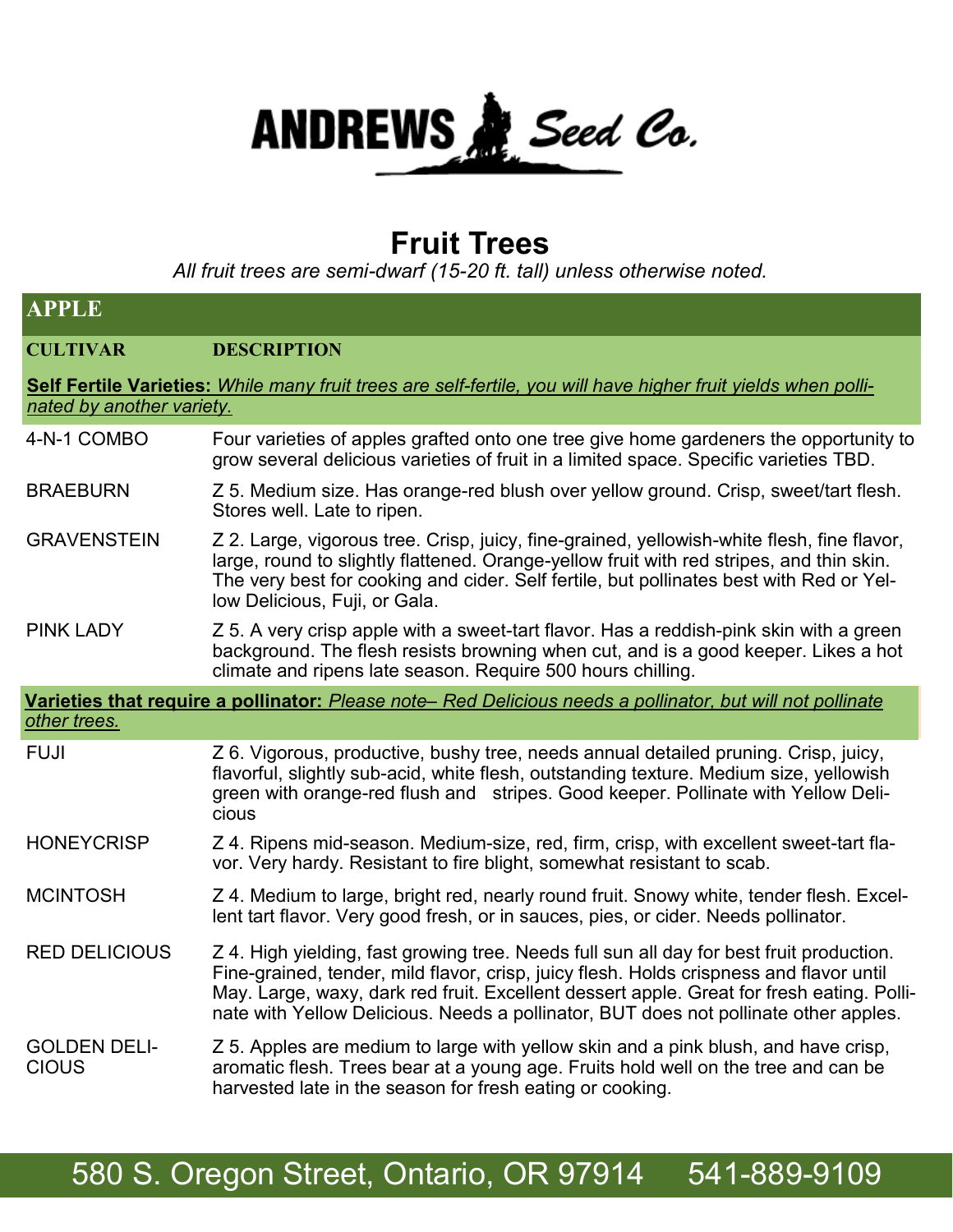## **APRICOT**

| <b>CULTIVAR</b>                      | <b>DESCRIPTION</b>                                                                                                                                                                                                                                                                                                                                                                          |
|--------------------------------------|---------------------------------------------------------------------------------------------------------------------------------------------------------------------------------------------------------------------------------------------------------------------------------------------------------------------------------------------------------------------------------------------|
|                                      | Self Fertile Varieties: While many fruit trees are self-fertile, you will have higher fruit yields when pollinat-                                                                                                                                                                                                                                                                           |
| ed by another variety.               |                                                                                                                                                                                                                                                                                                                                                                                             |
| <b>HARCOT</b>                        | Self-fruitful. From Canada. Frost hardy late bloom. Resists brown rot and perennial<br>canker. Medium to large fruit with sweet, juicy, rich flavor - one of the best.                                                                                                                                                                                                                      |
| <b>TILTON</b>                        | Firm, medium to large fruits with rich flavor recommend this widely adapted tree as<br>one of the best apricots for home orchards and the #1 apricot for canning. Fruit is<br>also excellent when eaten fresh or dried. Self fruitful, it performs best in Zones 5-9<br>and requires an estimated 600 chilling hours.                                                                       |
| <b>WENATCHEE</b><br><b>MOORPARK</b>  | One of the best apricots in cultivation! Great for fresh-eating, canning, and even dry-<br>ing. High in vitamins and antioxidants. Flowers give way to large, golden-yellow fruits<br>in summer. Introduced in the late 1600s. Freestone. Ripens in mid-July.                                                                                                                               |
| <b>CHERRY</b>                        |                                                                                                                                                                                                                                                                                                                                                                                             |
| <b>CULTIVAR</b>                      | <b>DESCRIPTION</b>                                                                                                                                                                                                                                                                                                                                                                          |
|                                      | Self Fertile Varieties: While many fruit trees are self-fertile, you will have higher fruit yields when polli-                                                                                                                                                                                                                                                                              |
| nated by another variety.            |                                                                                                                                                                                                                                                                                                                                                                                             |
| <b>MONTMORENCY</b><br>(Tart)         | The principal commercial tart cherry grown for processing. Montmorency is bright red<br>on the outside and has a clear yellow flesh. The tree is early bearing, productive and<br>self fruitful. Hardy to -40 F.                                                                                                                                                                            |
| <b>STELLA (Sweet)</b>                | Large, heart-shaped, dark red fruit. Sweet, juicy flesh. Rich flavor. Ideal for home or-<br>chard. Very vigorous, productive tree. Moderate crack resistance. Fine pollinator for<br>other varieties. Ripens in mid-June. First self-fertile sweet cherry. Hardy to -20 F.                                                                                                                  |
| Varieties that require a pollinator: |                                                                                                                                                                                                                                                                                                                                                                                             |
| <b>BING (Sweet)</b>                  | Bing is the leading commercial sweet cherry of the western states. The fruit is dark<br>mahogany in color, firm, and juicy. Exceptionally large fruit of the finest quality is typi-<br>cal of this variety. Large spreading tree. Pollinate with Montmorency, Rainier, or Stel-<br>la. Hardy to -20 F.                                                                                     |
| <b>UTAH GIANT</b><br>(SWEET)         | Boasting larger, firmer more flavorful fruits than Bing or Lambert, this dark, sweet<br>cherry is a top choice for canning and eating fresh. The favorite of Utah's commercial<br>orchardists, it is also a top performer for home orchardists in Utah and other high, dry<br>climates. It requires 800 chilling hours and a pollenizer such as Bing, Van, Lambert<br>or Rainier, Zone 5-9. |
| <b>BUSH CHERRIES</b>                 |                                                                                                                                                                                                                                                                                                                                                                                             |
| <b>CARMINE JEWEL</b>                 | Large, gorgeous purplish-red fruit that offer a beautifully-balanced fruit. This fruit is a<br>fantastic choice for pies, juice, preserves, and, of course, eating fresh! By year 5, this<br>fantastic producer will be yielding between 20 and 30 pounds of delicious cherries.                                                                                                            |
| <b>JULIET</b>                        | These beautiful, dark-red cherries are absolutely the best for eating fresh. These full<br>-sized cherries are easy to pick with pits that are easy to remove. These extremely<br>cold-hardy bushes will continue to produce excellent yields year after year.                                                                                                                              |
| <b>ROMEO</b>                         | Romeo produces a high-gloss, deep-crimson fruit. With a high flesh-to-pit ratio, this<br>delicious fruit is wonder for fresh eating. The bush produces wonderful flowers and<br>dark-green foliage and doubles as a delicious fruit producer and ornamental piece for<br>the yard.                                                                                                          |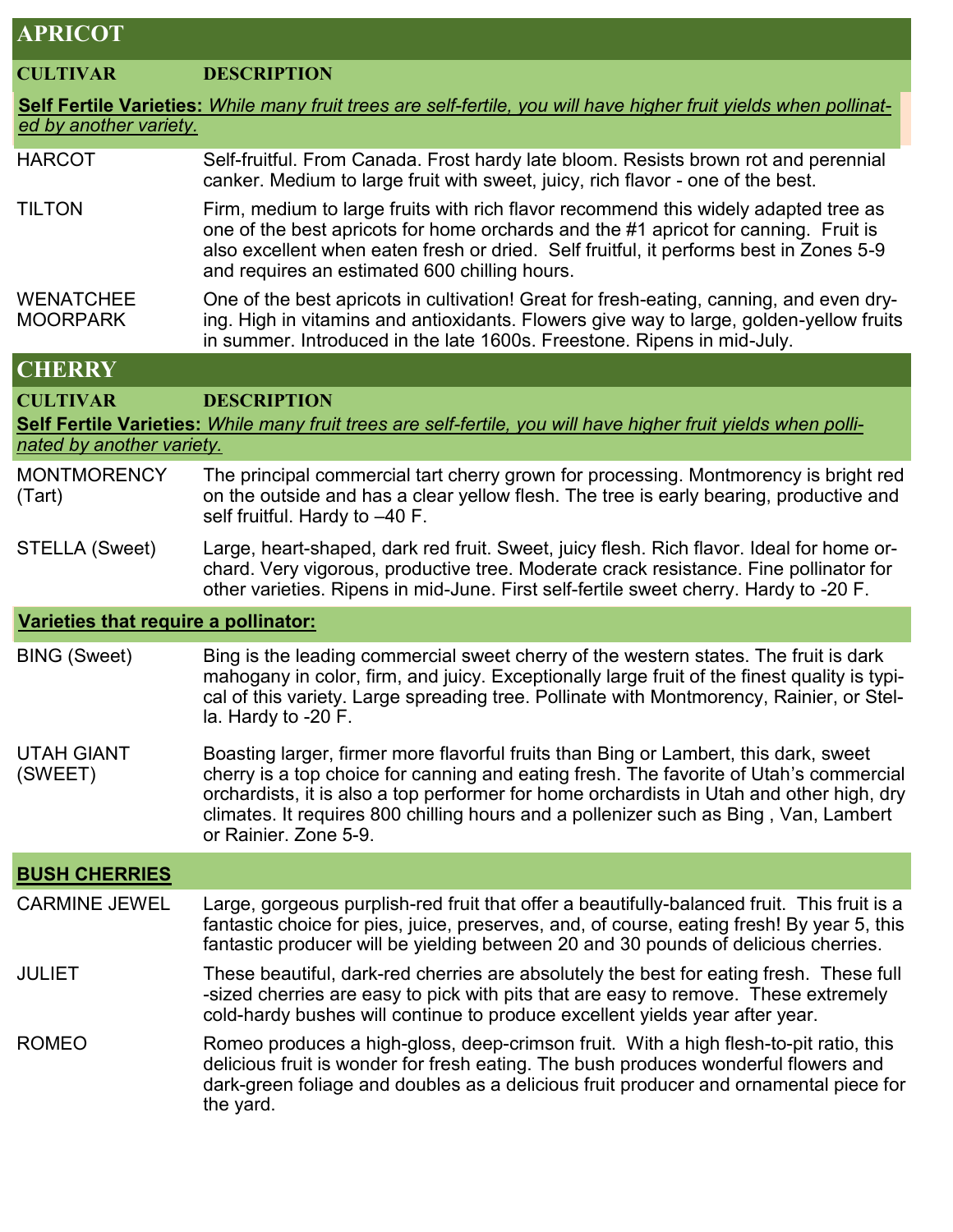| NEC IARINE                                                                                                                                  |                                                                                                                                                                                                                                                                                                                                               |  |
|---------------------------------------------------------------------------------------------------------------------------------------------|-----------------------------------------------------------------------------------------------------------------------------------------------------------------------------------------------------------------------------------------------------------------------------------------------------------------------------------------------|--|
| <b>CULTIVAR</b>                                                                                                                             | <b>DESCRIPTION</b>                                                                                                                                                                                                                                                                                                                            |  |
| Self Fertile Varieties: While many fruit trees are self-fertile, you will have higher fruit yields when polli-                              |                                                                                                                                                                                                                                                                                                                                               |  |
| nated by another variety.                                                                                                                   |                                                                                                                                                                                                                                                                                                                                               |  |
| <b>FANTASIA</b>                                                                                                                             | Large, freestone. Bright yellow and red skin. Firm yellow flesh. Sweet, rich flavor.<br>Midseason. Vigorous tree.                                                                                                                                                                                                                             |  |
| <b>FLAVORTOP</b>                                                                                                                            | Flavortop is a self-pollinating, heavy-bearing tree that produces delicious freestone<br>nectarines with yellow flesh and red skin.                                                                                                                                                                                                           |  |
| <b>PEACH</b>                                                                                                                                |                                                                                                                                                                                                                                                                                                                                               |  |
| <b>CULTIVAR</b>                                                                                                                             | <b>DESCRIPTION</b>                                                                                                                                                                                                                                                                                                                            |  |
| Self Fertile Varieties: While many fruit trees are self-fertile, you will have higher fruit yields when polli-<br>nated by another variety. |                                                                                                                                                                                                                                                                                                                                               |  |
| <b>ELBERTA</b>                                                                                                                              | Large, oblong, yellow fruit with a light red blush. Fine grained, yellow, freestone flesh.<br>Sweet, rich flavor. Good for canning, eating, and freezing. Ripens in late July. Vig-<br>orous, self-fruitful tree. Hardy to -20 degrees F.                                                                                                     |  |
| <b>FROST</b>                                                                                                                                | Medium size, freestone fruit. Yellow skin with slight red blush; yellow flesh. Tangy<br>flavor. Midseason to late. Resistant to peach leaf curl.                                                                                                                                                                                              |  |
| PIX ZEE (dwarf!)                                                                                                                            | Grows 6'x6'! Harvest early to mid-season. Large, delicious, firm, yellow freestone,<br>beautiful red over orange skin.                                                                                                                                                                                                                        |  |
| <b>RED HAVEN</b>                                                                                                                            | The standard for early peaches. Medium, nearly fuzz-less fruit; bright all-over red.<br>becomes freestone as it ripens. Great for dessert, canning, and<br>Firm, yellow flesh<br>freezing. Tolerates handling well; flesh resists browning. Vigorous, strong-growing,<br>self-fertile tree bears young. Hardy to -20 degrees F. Self fertile. |  |
| <b>SNOW BEAUTY</b><br><b>WHITE</b>                                                                                                          | White-fleshed freestone peach has received the highest score of all peaches tested.<br>In addition to a tantalizing low-acid sweet flavor, Snow Beauty offers large size and<br>full, deep red-over-white skin color.                                                                                                                         |  |
| <b>VETERAN</b>                                                                                                                              | One of the most reliable peaches for cold climates. Winter hardy and late blooming<br>Yellow to yellow-orange skin. When fully ripe, the yellow flesh is freestone and richly<br>flavored.                                                                                                                                                    |  |
| <b>PEAR</b>                                                                                                                                 |                                                                                                                                                                                                                                                                                                                                               |  |
| <b>CULTIVAR</b>                                                                                                                             | <b>DESCRIPTION</b>                                                                                                                                                                                                                                                                                                                            |  |
| Self Fertile Varieties: While many fruit trees are self-fertile, you will have higher fruit yields when polli-<br>nated by another variety. |                                                                                                                                                                                                                                                                                                                                               |  |
| <b>BARTLETT</b>                                                                                                                             | A sweet, juicy pear with yellow skin. Good for canning and eating fresh.                                                                                                                                                                                                                                                                      |  |
|                                                                                                                                             |                                                                                                                                                                                                                                                                                                                                               |  |

**NECTABINE** 

RED SENSATION BARTLETT Firm, medium to large fruits with rich flavor recommend this widely adapted tree as one of the best pear for home orchards and the #1 pear for canning. Fruit is also excellent when eaten fresh or dried. Self fruitful, it performs best in Zones 5-9 and requires an estimated 600 chilling hours.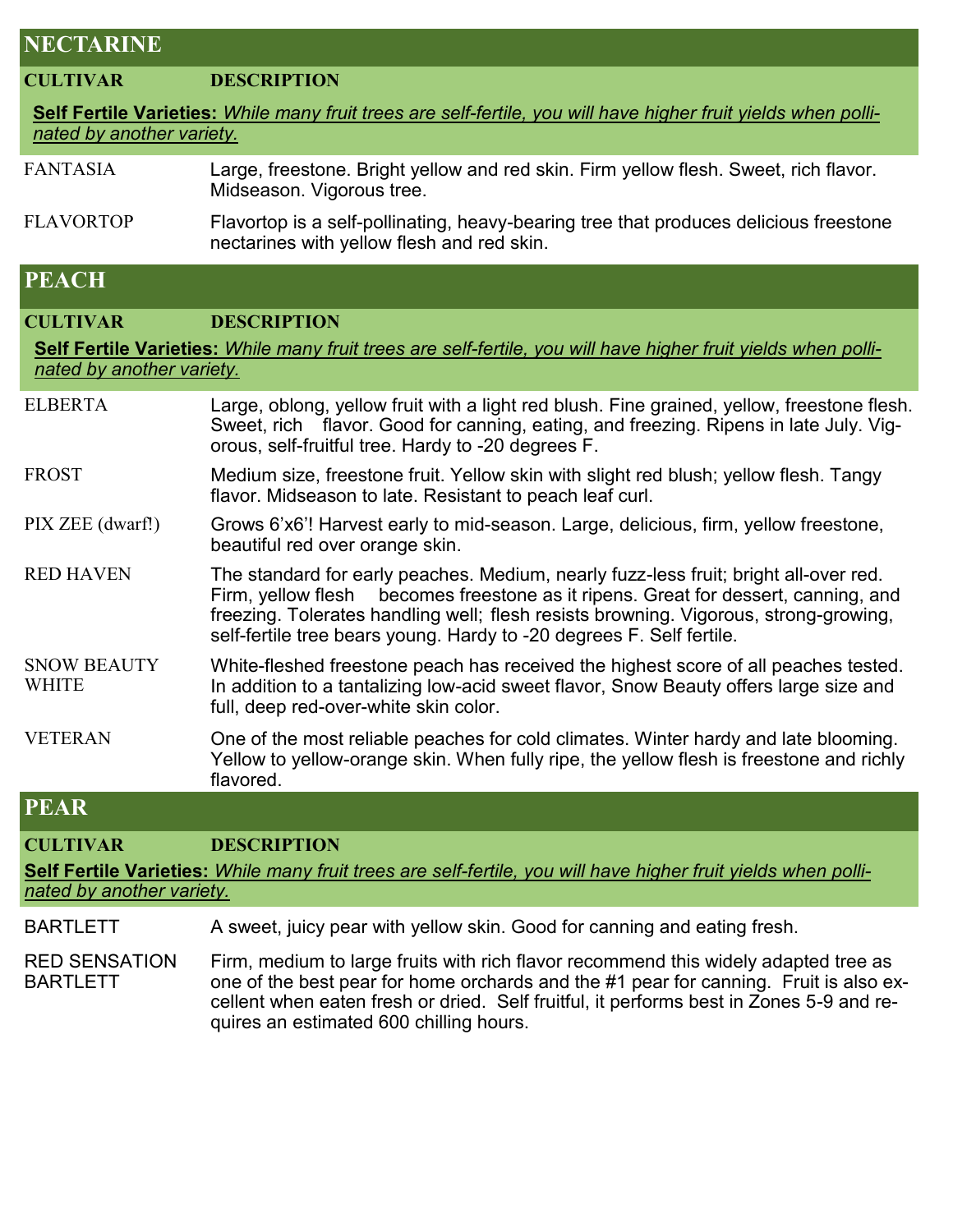| PEAR, cont.                                                                                                                                 |                                                                                                                                                                                                                                                                                                                                                                                                                                    |  |
|---------------------------------------------------------------------------------------------------------------------------------------------|------------------------------------------------------------------------------------------------------------------------------------------------------------------------------------------------------------------------------------------------------------------------------------------------------------------------------------------------------------------------------------------------------------------------------------|--|
| <b>CULTIVAR</b><br>Varieties that require a pollinator:                                                                                     | <b>DESCRIPTION</b>                                                                                                                                                                                                                                                                                                                                                                                                                 |  |
| <b>BARTLETT</b>                                                                                                                             | Is self fertile, but performs better with a pollinator. A sweet, juicy pear with yellow<br>skin. Good for canning and eating fresh.                                                                                                                                                                                                                                                                                                |  |
| <b>PLUM</b>                                                                                                                                 |                                                                                                                                                                                                                                                                                                                                                                                                                                    |  |
| <b>CULTIVAR</b>                                                                                                                             | <b>DESCRIPTION</b>                                                                                                                                                                                                                                                                                                                                                                                                                 |  |
| Self Fertile Varieties: While many fruit trees are self-fertile, you will have higher fruit yields when polli-<br>nated by another variety. |                                                                                                                                                                                                                                                                                                                                                                                                                                    |  |
| <b>ITALIAN PRUNE</b>                                                                                                                        | Large, purple-skin, freestone. Rich flavor, very sweet when fully ripe. Fresh/dried/<br>canned. Vigorous, cold hardy tree. Late bloom. Late summer harvest.                                                                                                                                                                                                                                                                        |  |
| Varieties that require a pollinator:                                                                                                        |                                                                                                                                                                                                                                                                                                                                                                                                                                    |  |
| <b>ELEPHANT HEART</b>                                                                                                                       | Home orchard favorite: large, heart-shaped fruit with sweet, juicy, richly flavored, firm<br>red flesh. Dark reddish-purple mottled skin. Long harvest season - September in<br>Central CA. Hardy, heavy bearing tree. Pollinate with Santa Rosa or Beauty.                                                                                                                                                                        |  |
| <b>EMERALD BEAUTY</b>                                                                                                                       | One of the highest-rated plums in blind fruit tastings at DWN. Light green skin, green-<br>ish-yellow to orange freestone flesh. Harvest begins late August. Ripe fruit continues<br>to sweeten, becoming exceptionally sweet, but remaining crisp and crunchy. Ripe<br>fruit holds on tree longer than any other stone fruit two months or more! Pollinate with<br>Beauty, Burgundy, Late Santa Rosa, Nubiana, Flavor King Pluot. |  |
| <b>SANTA ROSA</b>                                                                                                                           | * Partially self-fertile. Very large, round to oval, purplish-red fruit covered with light<br>dots. Fragrant, fine textured, clingstone flesh, purplish near the skin, yellow streaked<br>pink near the pit. Keeps and ships well. Ripens midseason. Hardy to -20 degrees.<br>Japanese Plum.                                                                                                                                       |  |
| <b>SATSUMA</b>                                                                                                                              | *Partially self-fertile. Medium to large dark red fruit with small pit. Firm , meaty, juicy<br>flesh with a sweet, lively flavor. Excellent for fresh eating, cooking or preserves. Rip-<br>ens mid to late season. Partially self-fertile but improved when pollinated with Shiro<br>or Santa Rosa.                                                                                                                               |  |